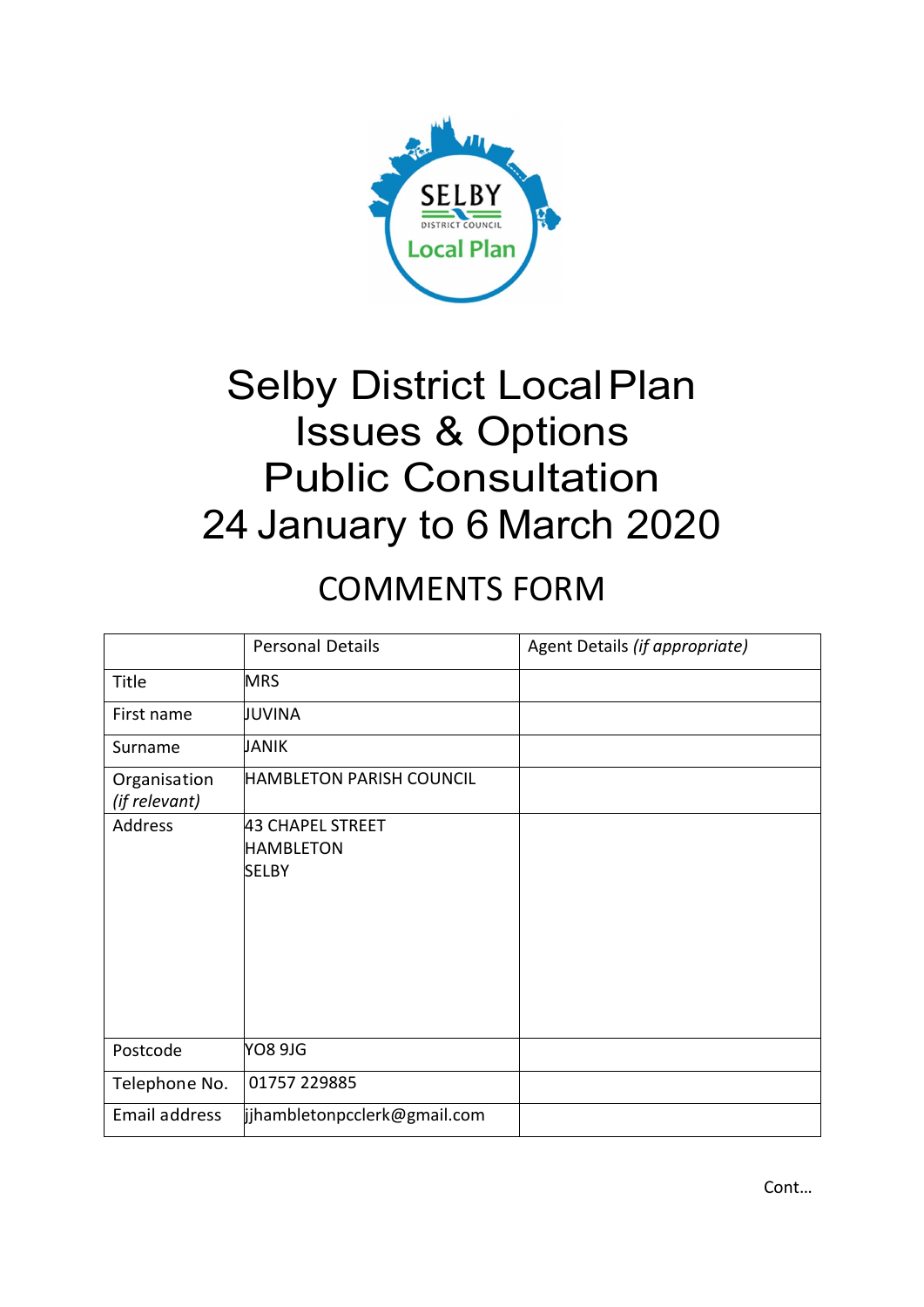### Comment Submission Statement

Your comments and some personal identifying details will be published in a public register and cannot be treated confidentially. Where practical, personal identifiers may be redacted, however Selby District Council cannot guarantee that all identifiers will be removed prior to publication of consultation records.

Your personal information will only be used for the purpose for which it was given, which is to ensure your comment is recorded, to contact you regarding your comments and to keep you informed of the preparation of the Council's Local Plan and of further opportunities to get involved. Further details are set out under the Planning Policy Privacy Statement https://www.selby.gov.uk/planning-policy-privacy-notice

By submitting a comment on the Local Plan Issues and Options Consultation, you confirm that you agree to this and accept responsibility for your comments.

| Signed | Yanik<br>-10 i |
|--------|----------------|
| Dated  | 5 MARCH 2020   |

| Completed comments must be received by the Council no later<br>than 5pm on Friday 6 March |                                                                            |  |  |  |
|-------------------------------------------------------------------------------------------|----------------------------------------------------------------------------|--|--|--|
| <b>Online Consultation Portal:</b>                                                        | https://selby-consult.objective.co.uk/kse                                  |  |  |  |
| Email:                                                                                    | localplan@selby.gov.uk                                                     |  |  |  |
| Post:                                                                                     | Planning Policy, Selby District Council,<br>Doncaster Road, Selby, YO8 9FT |  |  |  |

#### New site proposed?

If you have a site you wish to submit to us for potential inclusion as an allocation for new development, please complete a site submission form and attach a site location plan identifying the site in red.

The site submission form can be found on the Site Submissions webpage – www.selby.gov.uk/site-submission-form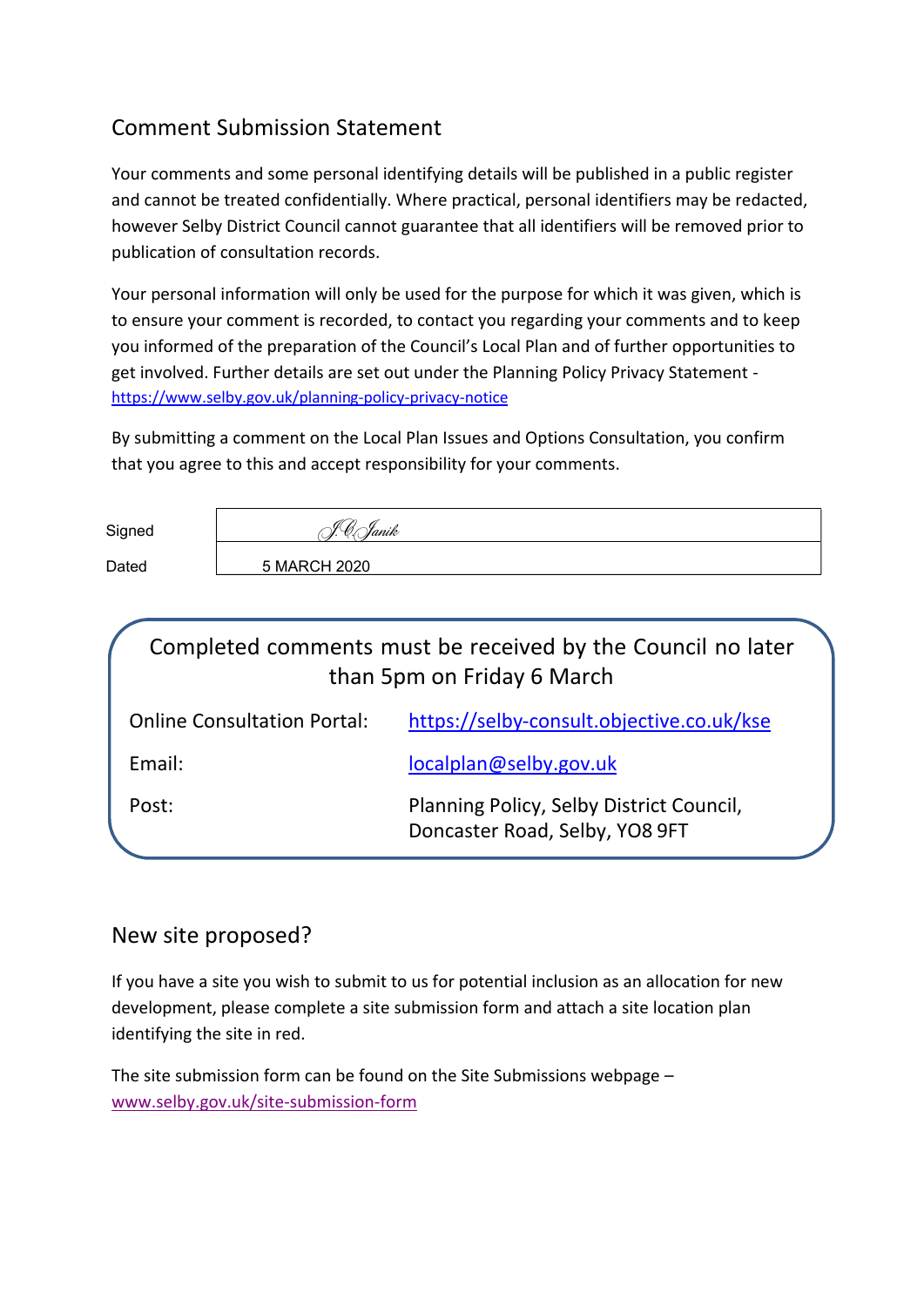## 1 Local Plan Issues & Options Consultation 2020

### Question 1: Levels of Economic Growth

What levels of economic growth should we be planning for? *(please select one answer)*

*Option 1: The levels of growth that are forecasted in our emerging Housing and Economic Development Needs Assessment* ....................................................................................

*Option 2: A higher level of growth in order to attract inward investment opportunities* ....

#### Please give reasons for your preferred approach

Option 2 is more likely to appropriately accommodate more growth in suitable areas should government targets and expectations be increased within the duration of the plan. Option 1 may result in undesirable urban sprawl and the loss of power to refuse applications.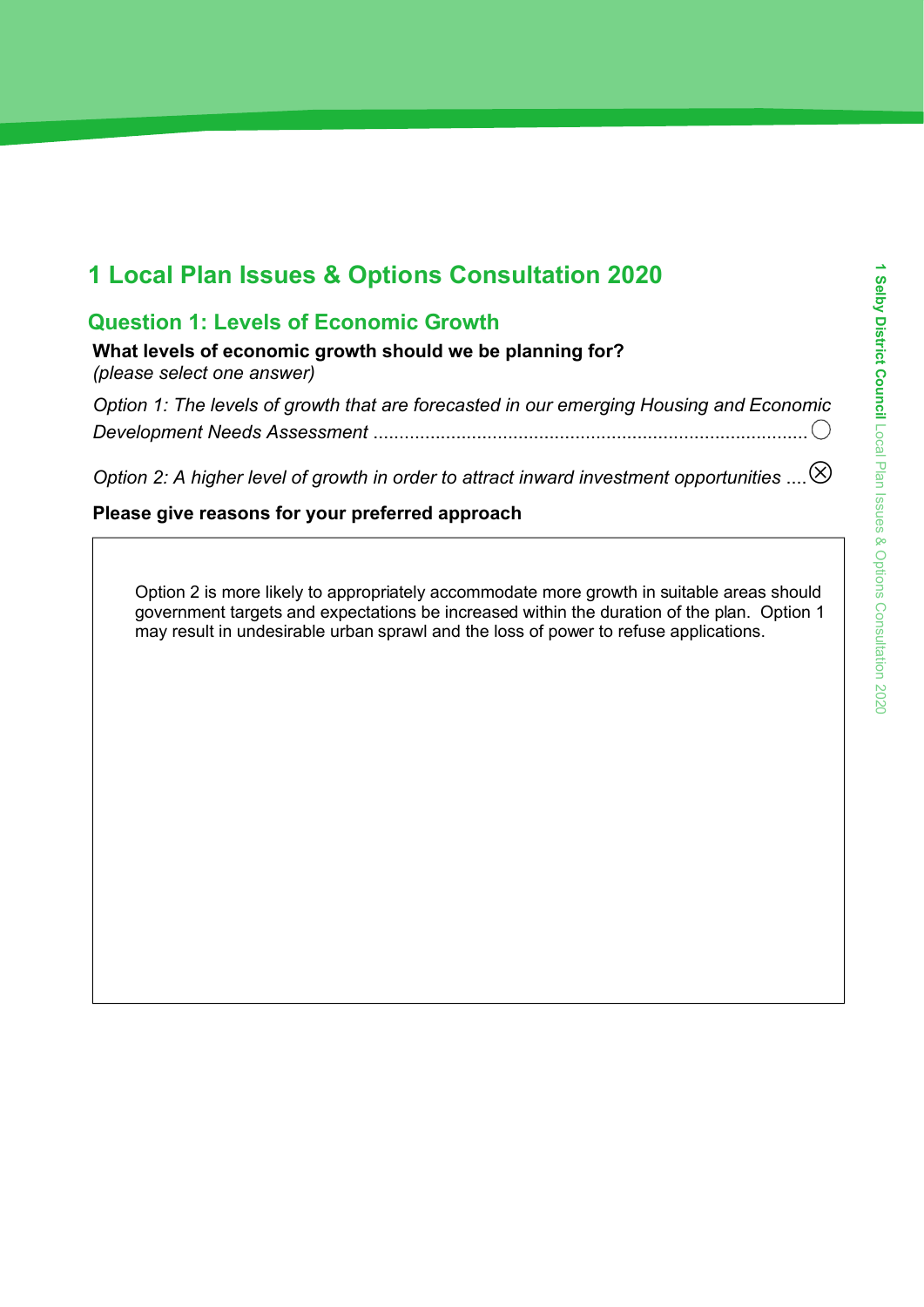### Question 2: Supporting a diverse local economyand thriving Town Centres

Have we identified all the key issues and opportunities which the Local Plan should seek to address?

No…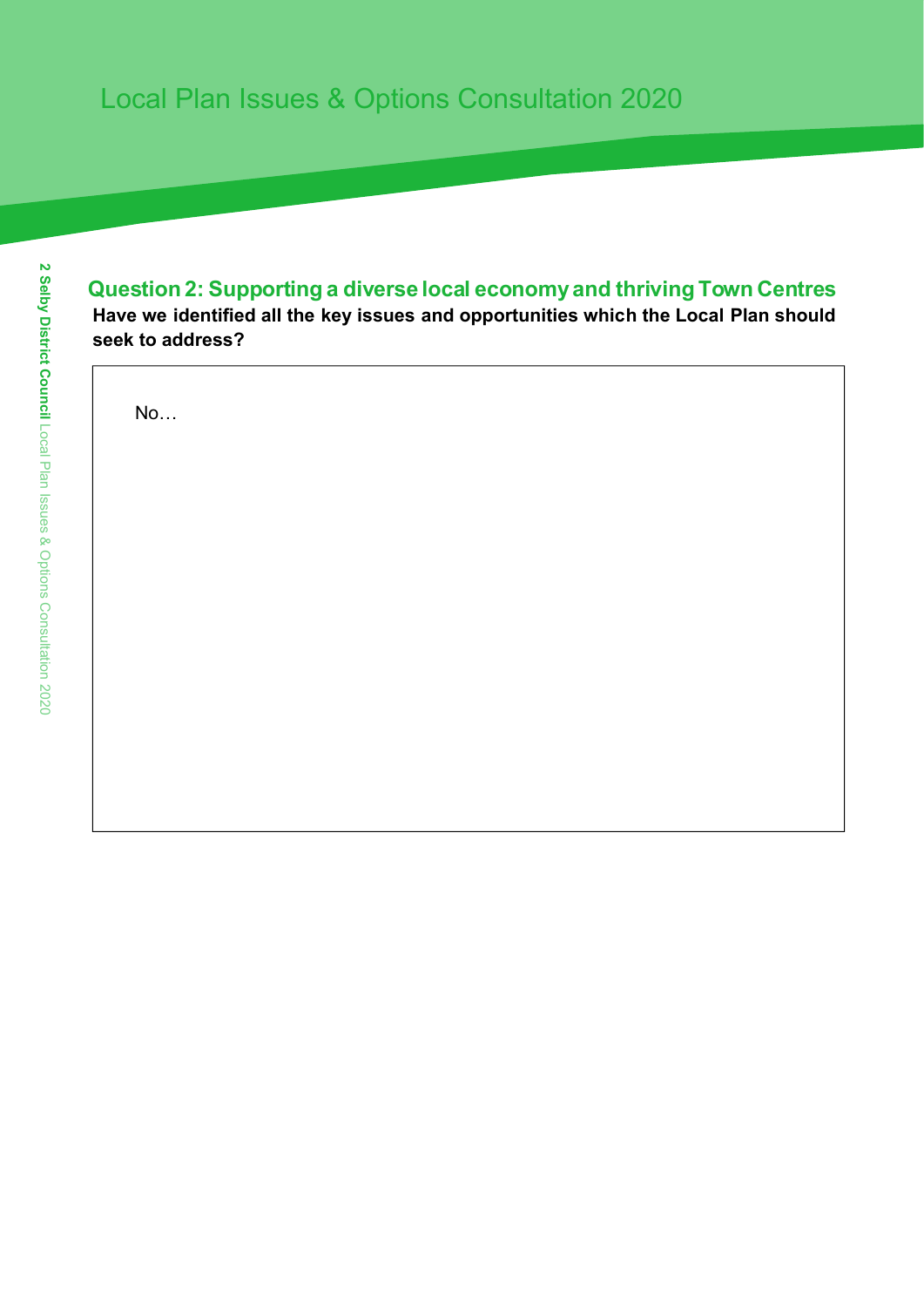#### Are there other issues or opportunities which we have missed? Please outline what other issues and opportunities need to be addressed in the Local Plan

Planning for accessibility and inclusion. The future development in the Town Centre must enable access for all and regard should be given to this from the outset so that it is planned in – not added on as an afterthought.

Making the most of the benefits that the existing roads and transport links infrastructure offers to businesses should also include ensuring that the demands placed on it are within its capabilities and do not impact adversely on the quality of life of those living there.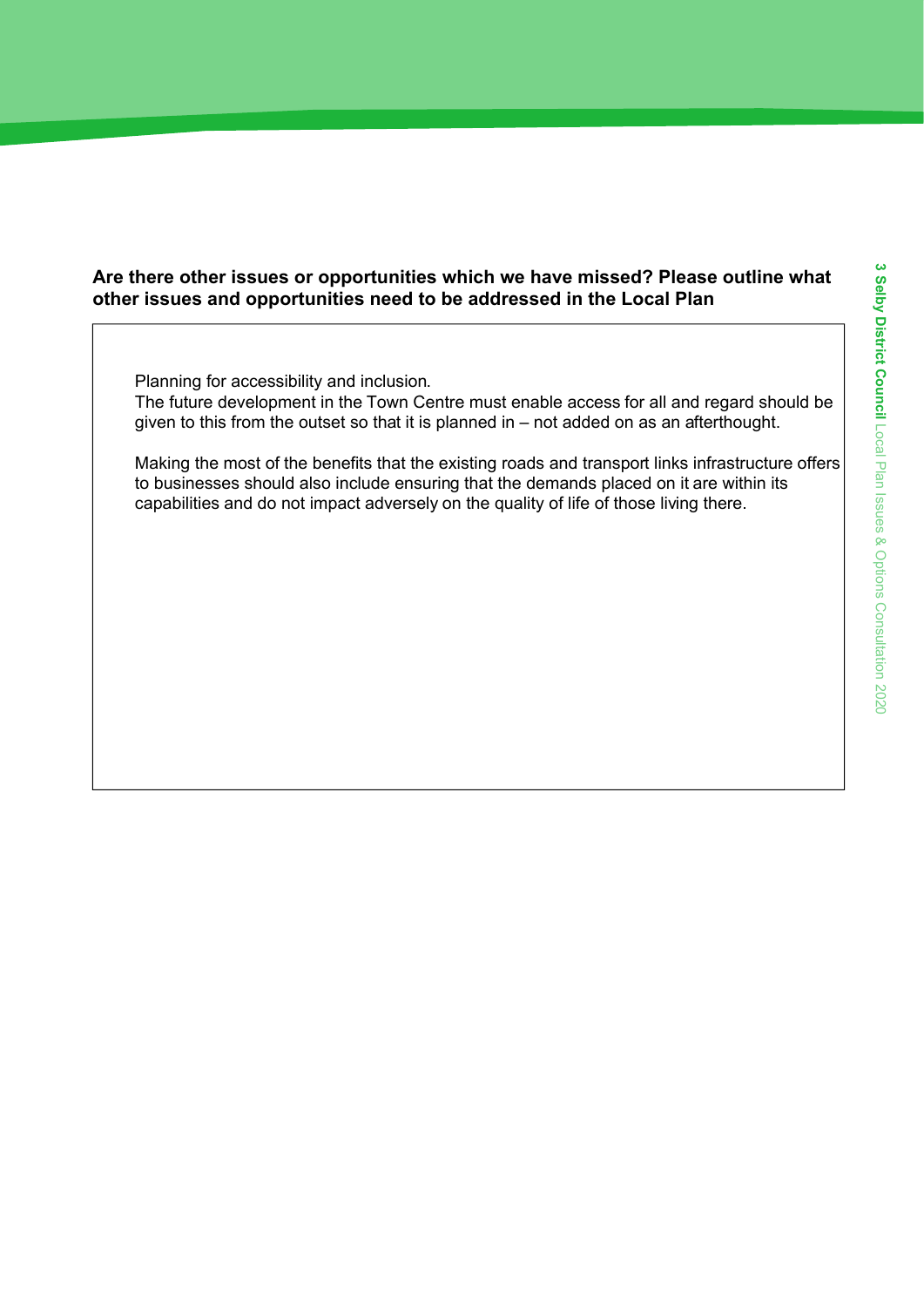### Question 3: Providing the right infrastructure to support local communities

Have we identified all the key issues and opportunities which the Local Plan should seek to address?

No.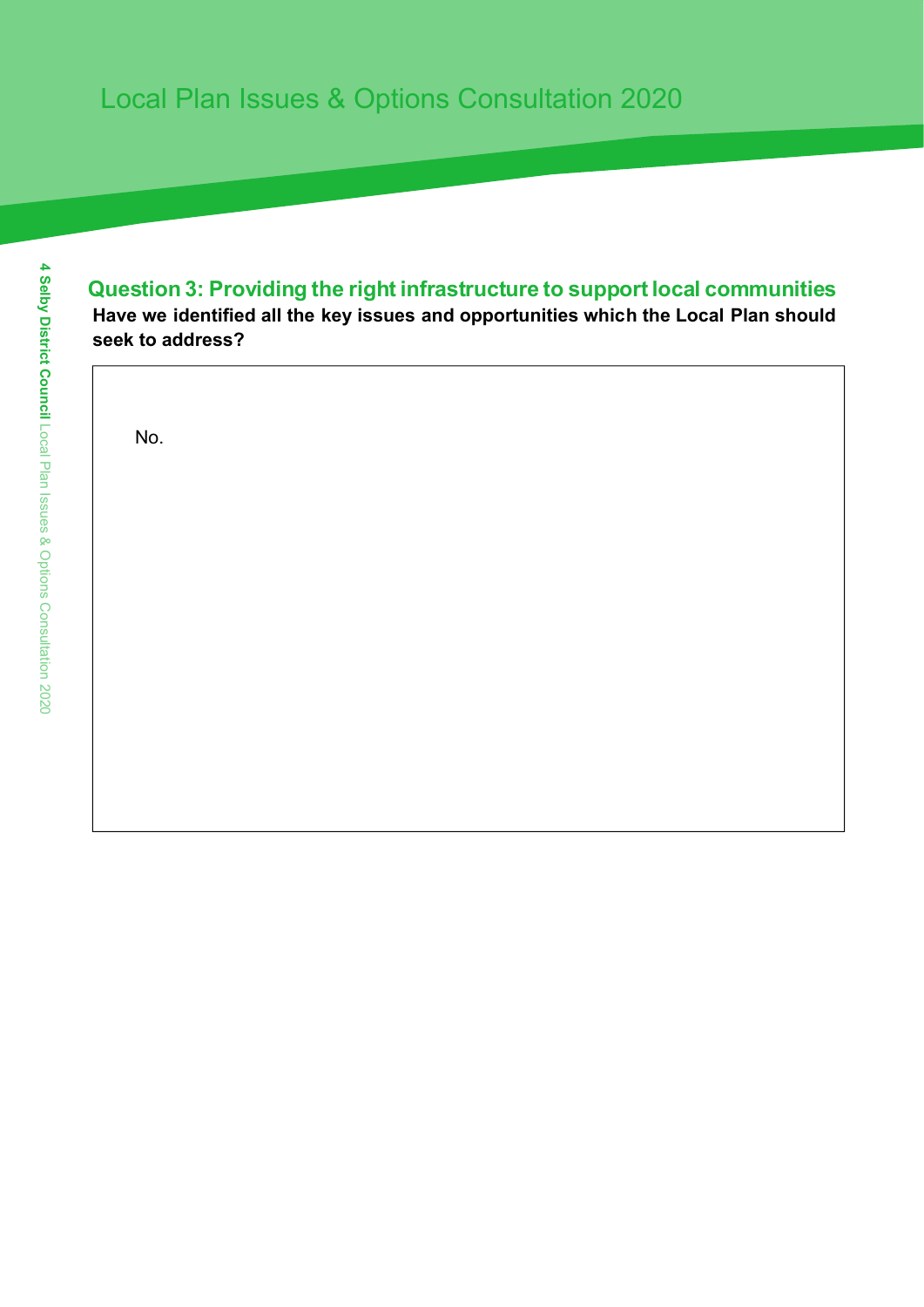#### Are there other issues or opportunities which we have missed? Please outline what other issues and opportunities need to be addressed in the Local Plan

The Plan should also consider to what extent the Local Authority itself could provide the right infrastructure, in terms of public transport, and to explore potential options for the provision of public transport by means other than the private sector.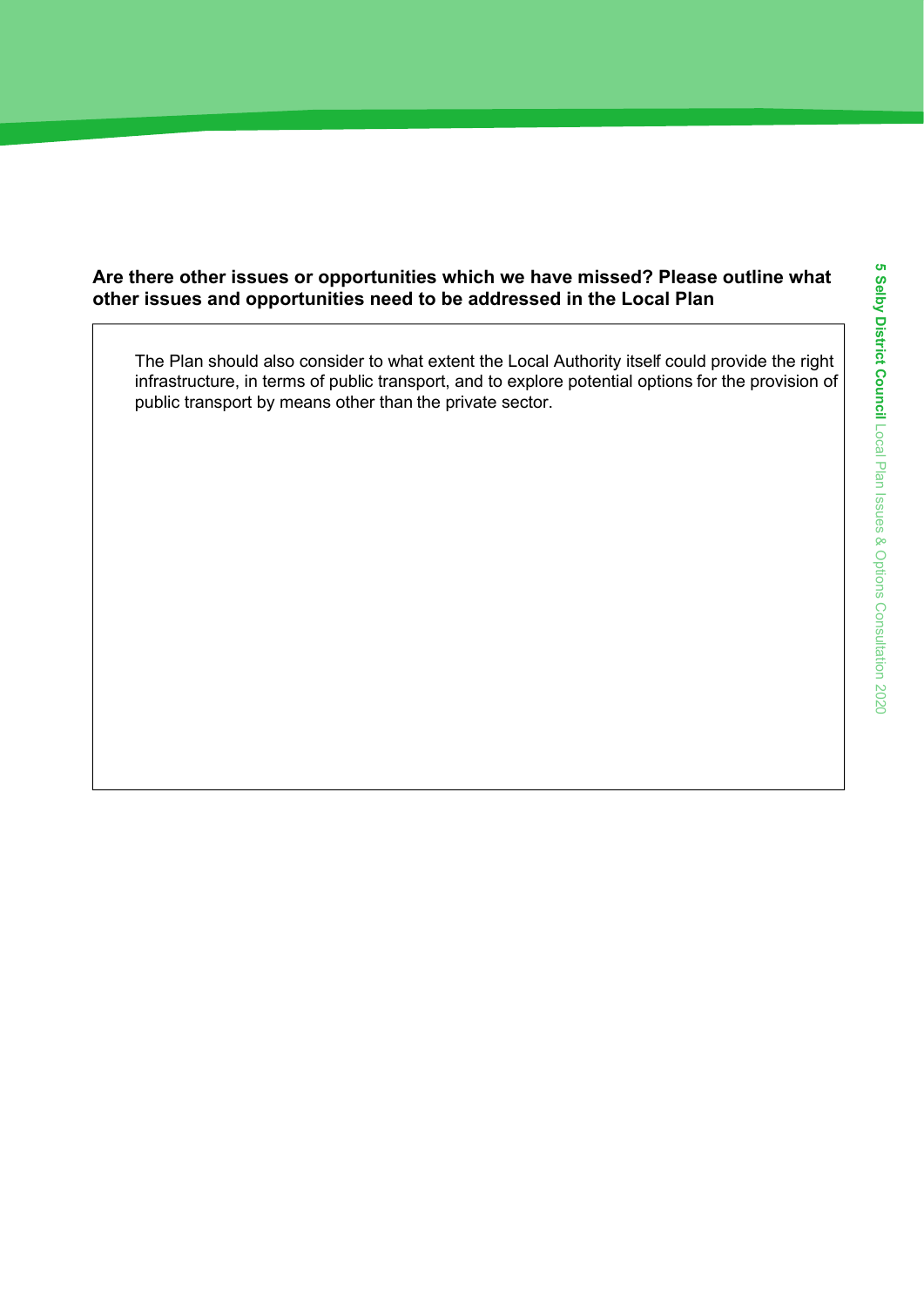### Question 4: Creating high quality places to live

Have we identified the key issues and opportunities that the Local Plan should seek to address?

No.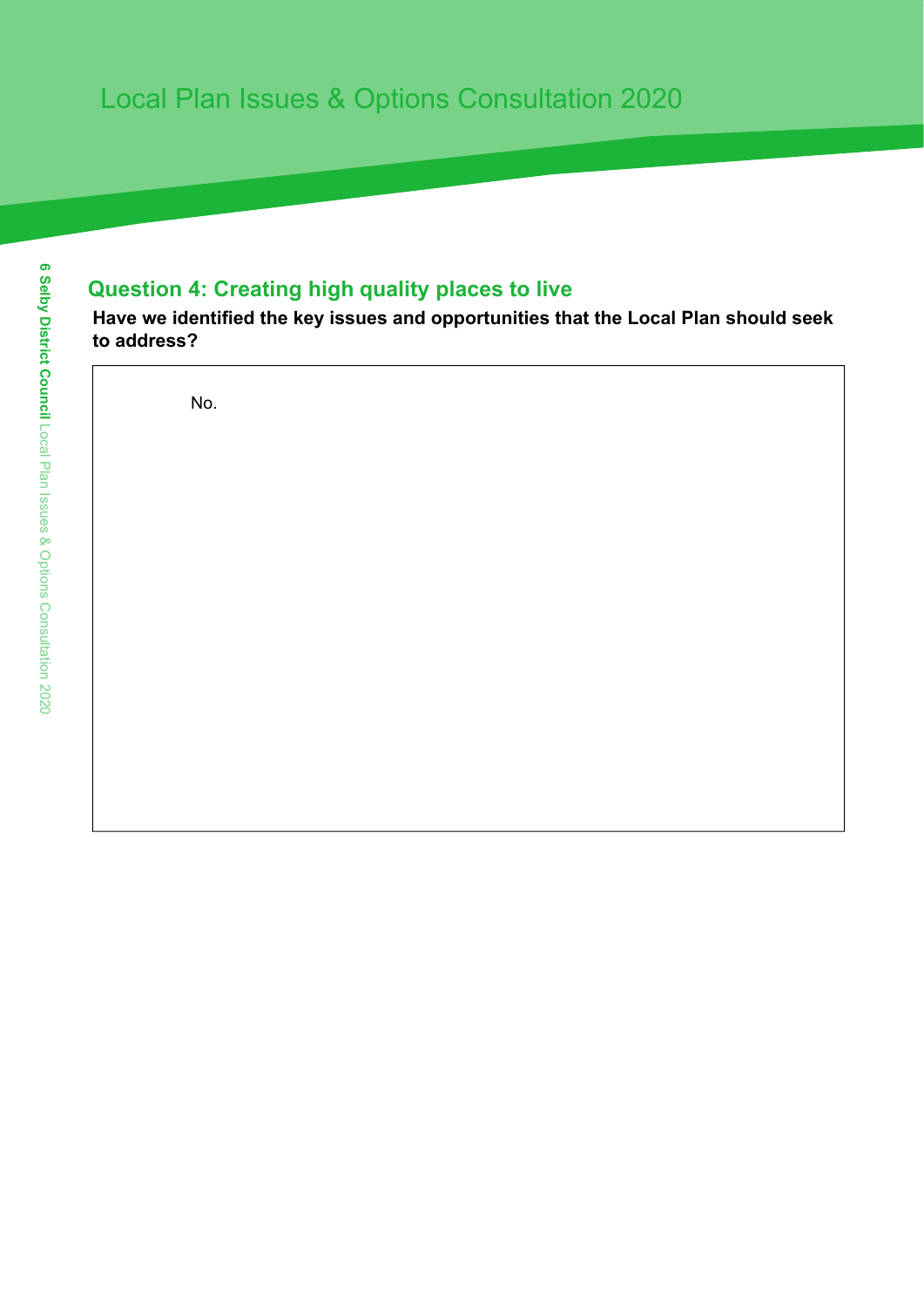#### Are there other issues which we have missed?

Hambleton Parish Council believe the Local Authority should give active consideration to the role it could play as a house builder in ensuring a sufficiency of appropriate housing stock.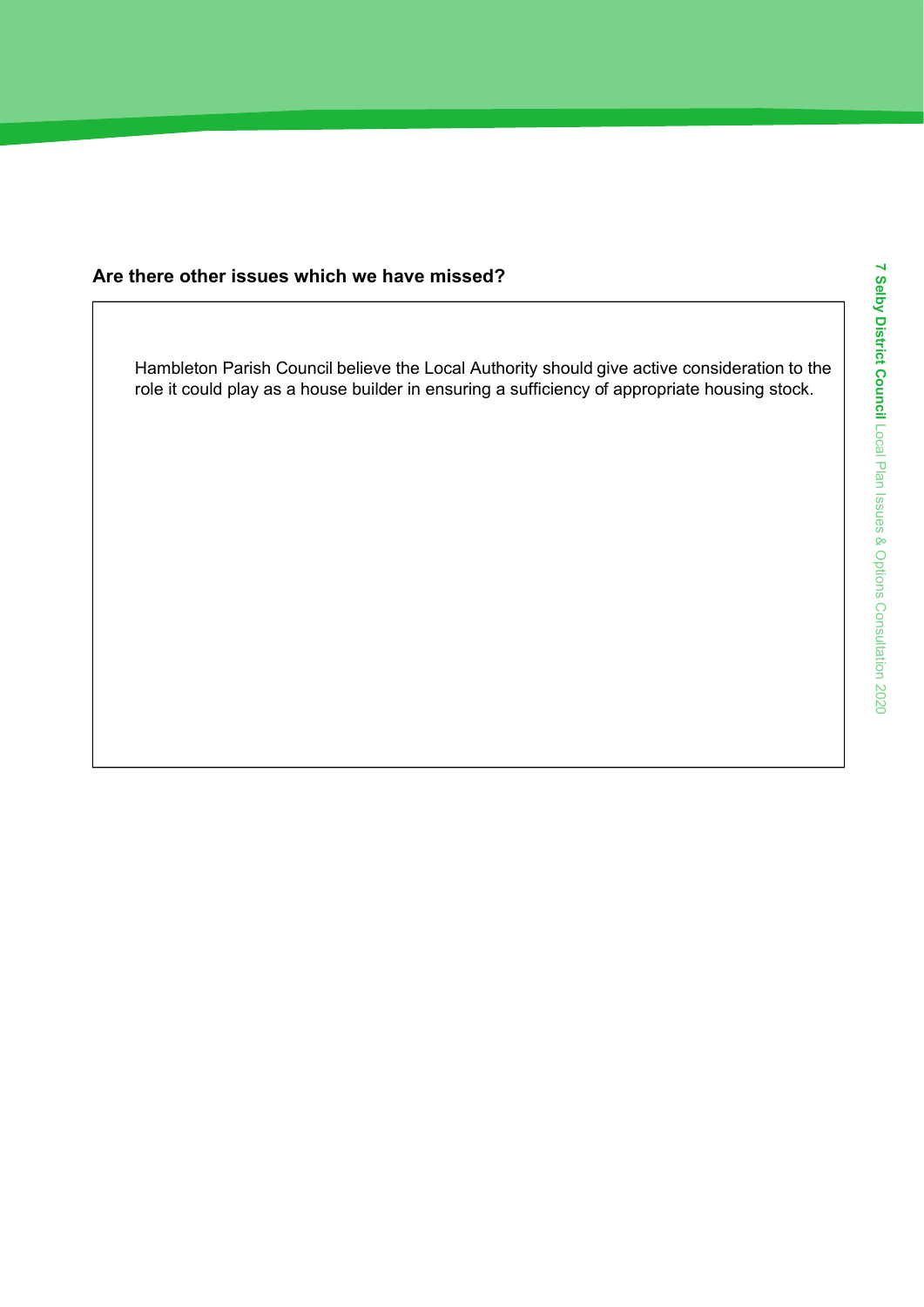### Question 5: Levels of Housing Growth

What levels of housing growth should we be planning for? *(please select one answer)*

*Option 1: Plan to provide for the standard methodology figure of 7,300 new homes (365 dwellings per annum)* ....................................................................................................... *Option 2: Plan to provide sufficient land for the development of approximately 8,200 homes in order to support economic growth (410 dwellings per annum)* .................................... *Option 3: Plan to provide sufficient sites to meet the housing requirement which is set out as a range. The base of the range will be set using the standard method. The top of the range will be set using the economic led figure, plus an additional 5% in order to provide* 

*flexibility* ...........................................................................................................................

*Option 4: An alternative approach. Please describe the approach and explain why you consider it is a more suitable option.* ................................................................................ O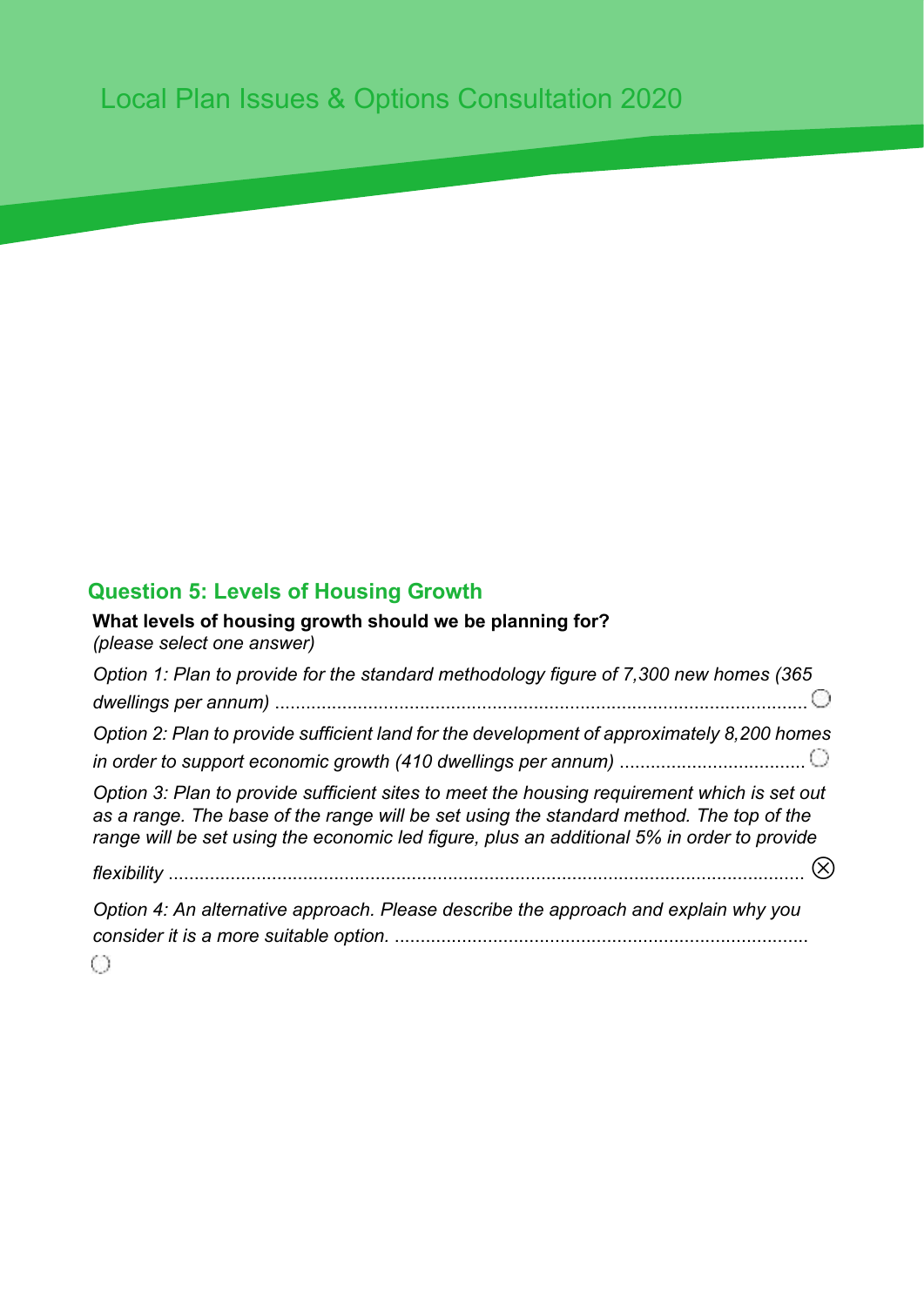#### Please give reasons for your preferred approach

To enable flexibility, yet still retain control of what development is taking place, where and when.

Options 1 and 2 could lead to a similar situation already seen where there was not enough land supply and there were no grounds for refusing inappropriate developments.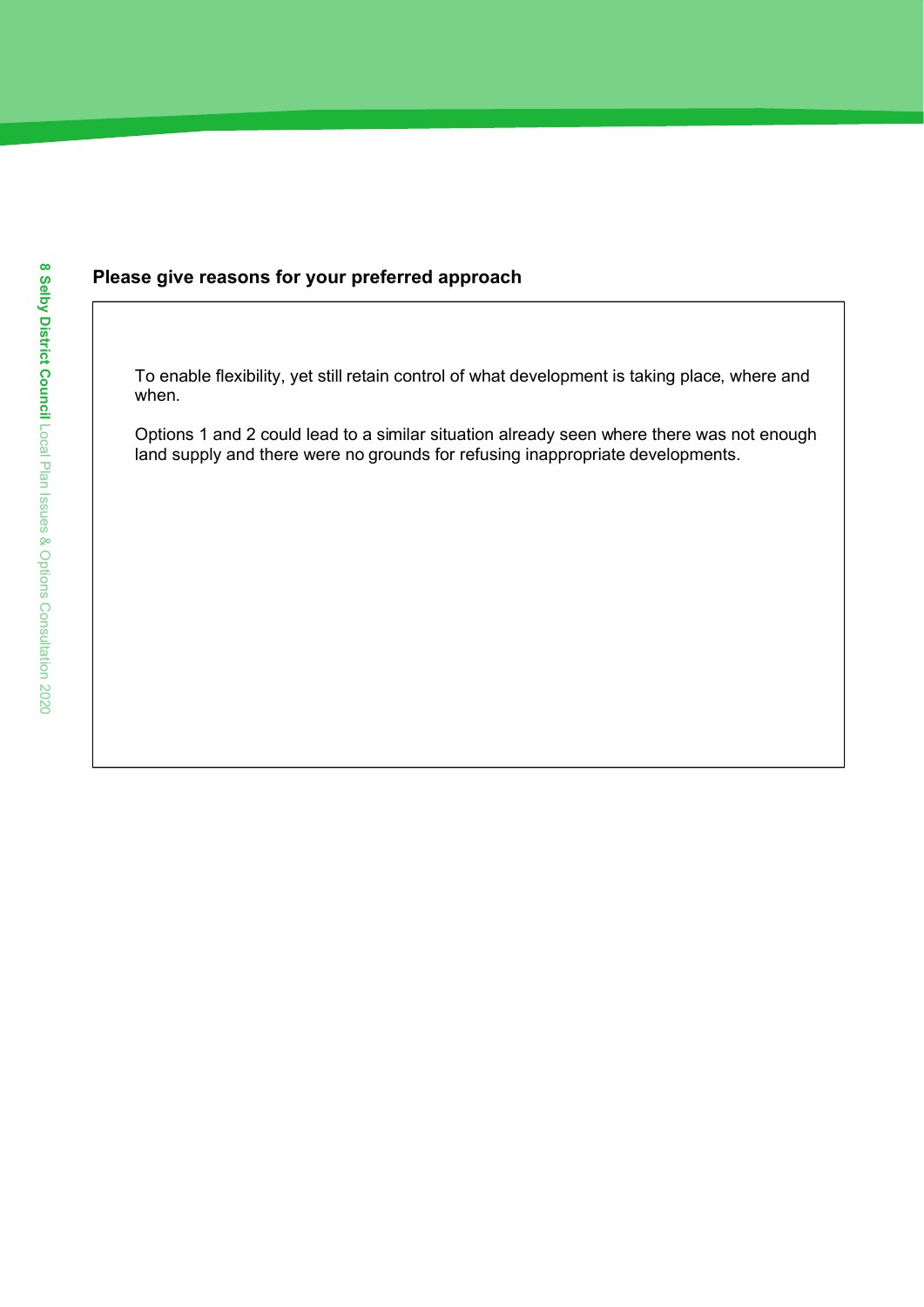### Question 6: Maintaining a High Quality Natural Environment

Have we identified the key issues that the Local Plan needs to address?

Yes.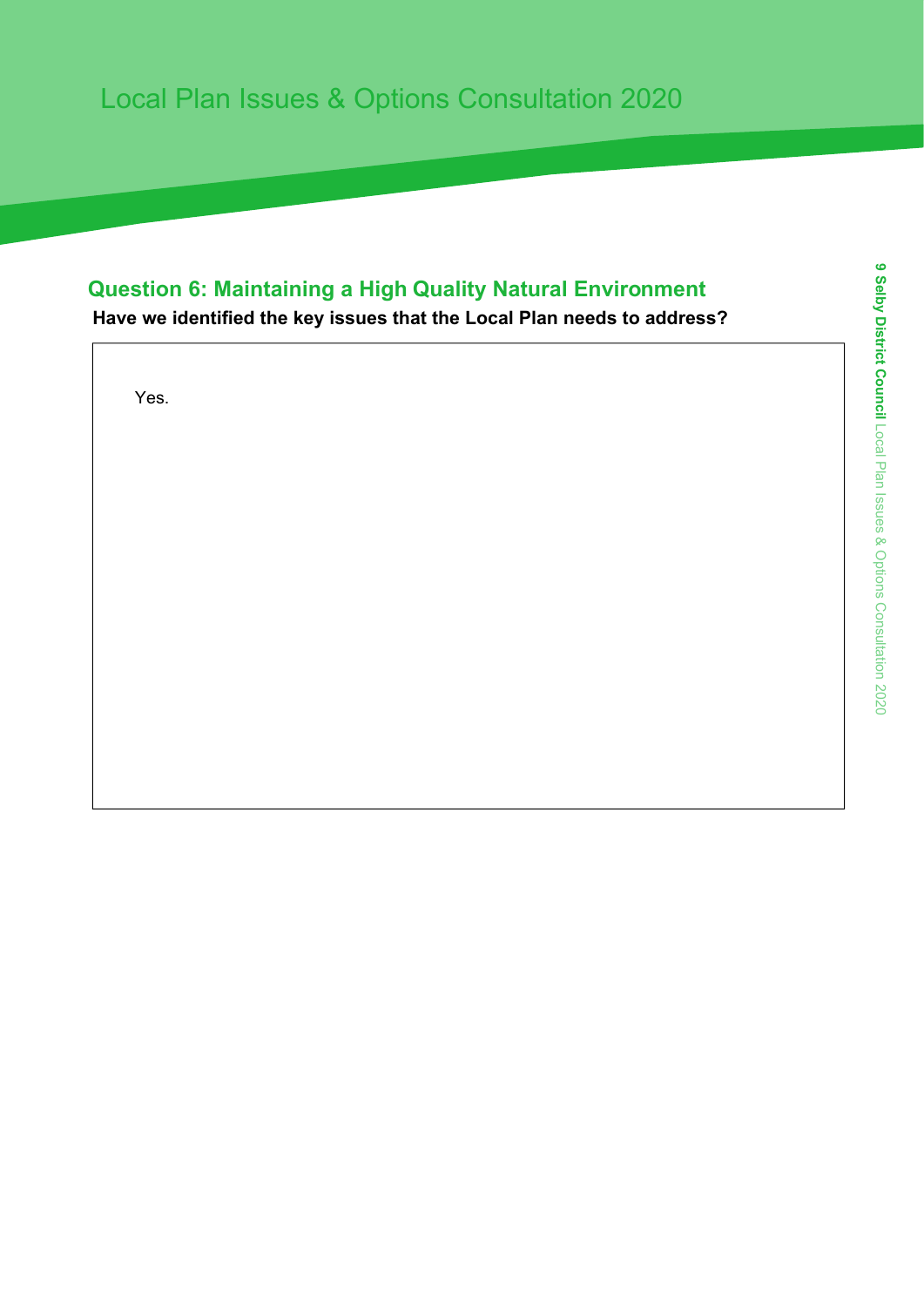#### Are there other issues which we have missed?

### Question 7: Spatial Employment Options

Which do you think is the best way to meet future economic growth? *(please select one answer) Option 1: Focus new development in locations which are in close proximity to existing large scale employment hubs* ................................................................................................... *Option 2: The re-use of brownfield sites for development* ............................................... *Option 3: Focus new employment development in close proximity to settlements along strategic transport corridors* ............................................................................................. *Option 4: Focus new employment development in close proximity to key transport hubs* .... ⊙

| Option 5: Mix of the above options $\ldots$ $\ldots$ $\ldots$ $\ldots$ $\ldots$ $\ldots$ $\ldots$ $\ldots$ $\ldots$ $\ldots$ $\ldots$ $\otimes$ |  |
|-------------------------------------------------------------------------------------------------------------------------------------------------|--|
| Option 6: An alternative option. Please describe the approach and explain why you consider                                                      |  |
|                                                                                                                                                 |  |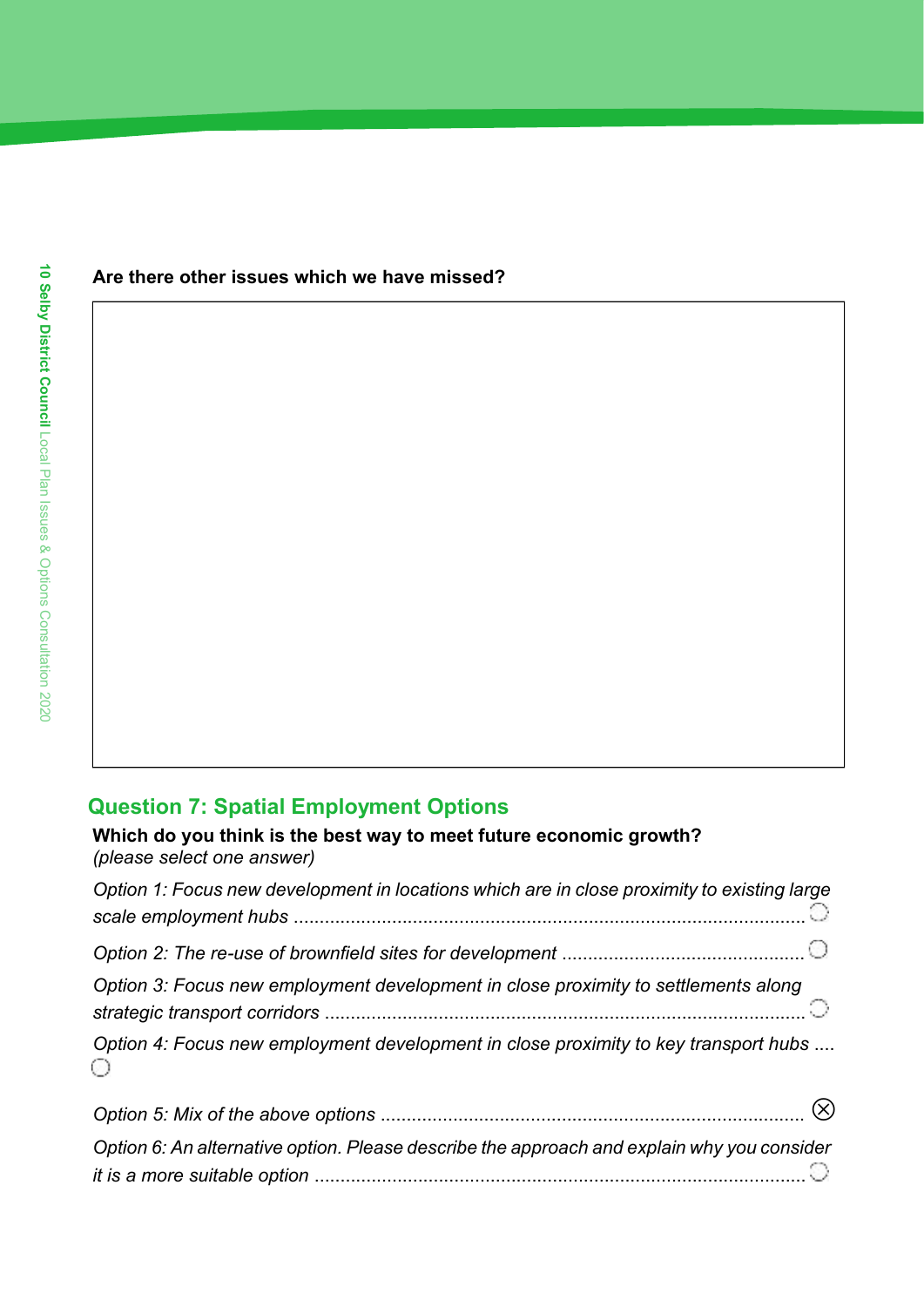11 Selby District Council

#### Please give reasons for your preferred approach

It is the option which again offers the most flexibility. No single option will suitably or realistically meet demand, therefore being able to consider a range of options will be the most appropriate solution.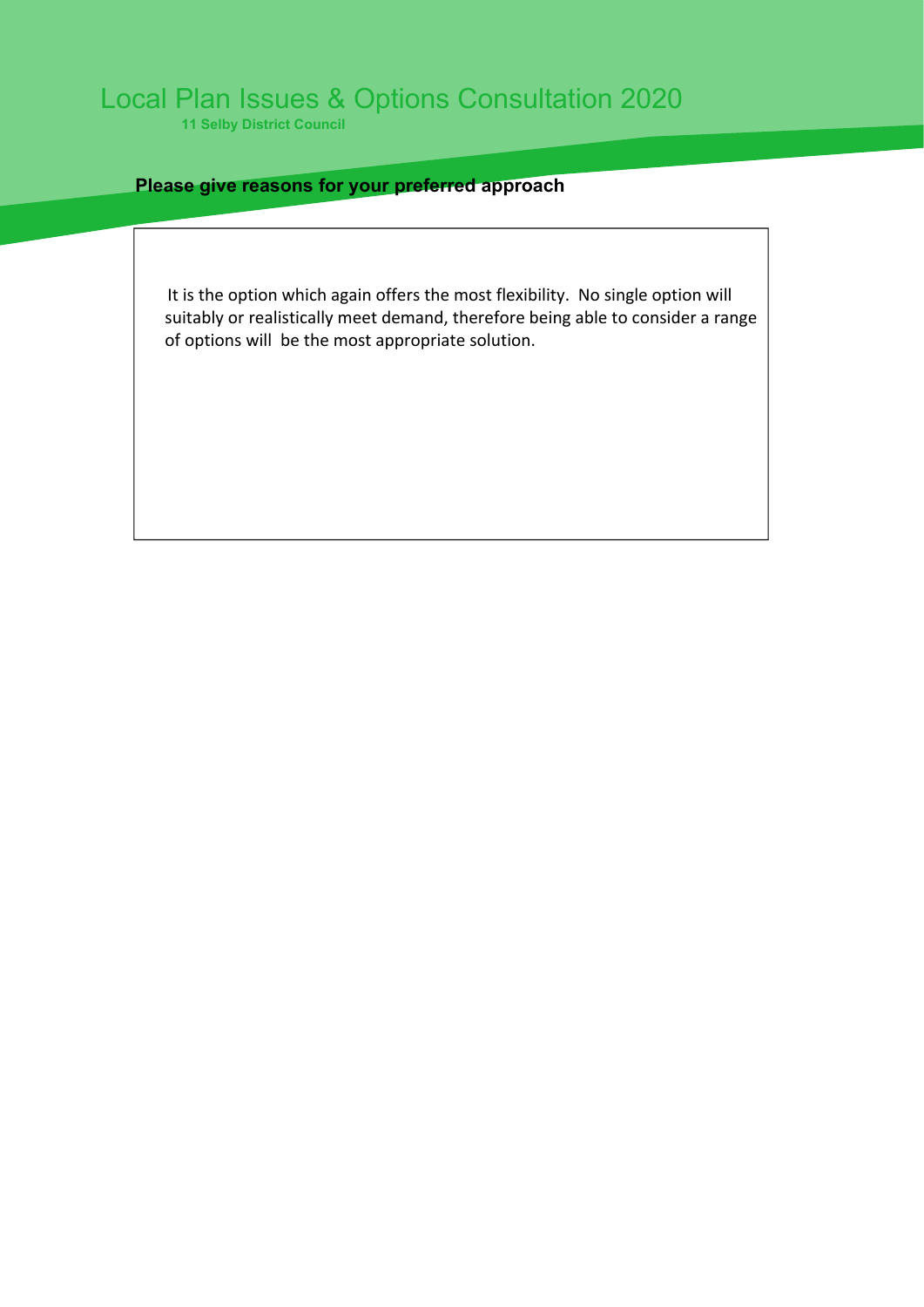### Question 8: Settlement Hierarchy

#### What services and facilities do you think it is important for villages to contain?

- Housing that meets the local needs
- Education provision
- Transport links
- Medical services
- Leisure facilities indoor and outdoor e.g recreation area/sports pitches
- ATM
- Post Office
- Adequate Parking
- Community Centre or similar
- **•** Green Spaces
- Variety of shops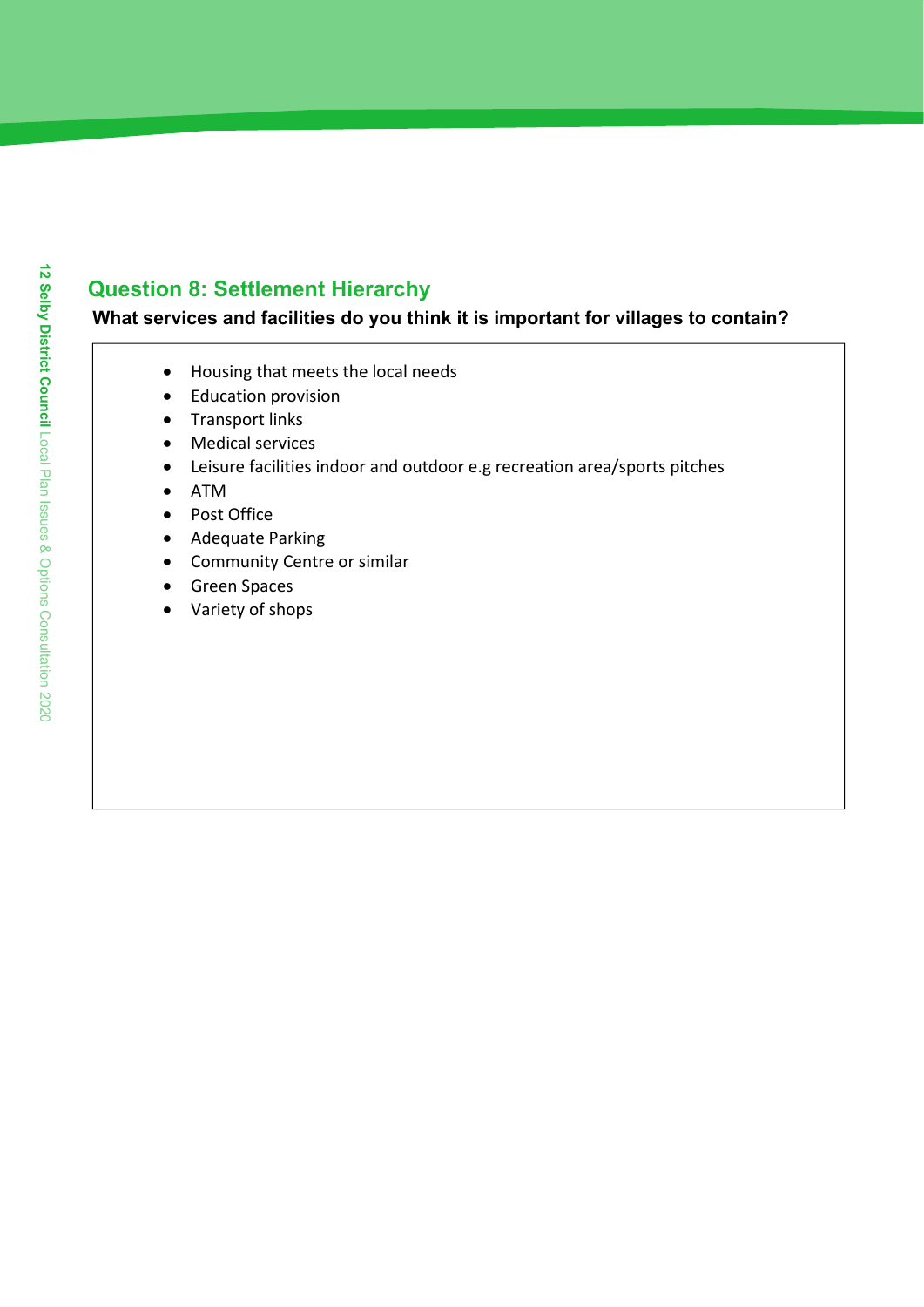Do you think we should consider a different approach to our settlement hierarchy and provide greater emphasis on the way villages interact with each other to help secure their future sustainability. Please set out reasons for your response.

Shared facilities can be a benefit if they are actually considered 'shared' by both communities. Greater interaction between adjoining villages and shared community resources could improve the sustainability of those individual settlements for the future.

In providing shared facilities, the villages must still be able to maintain their individuality.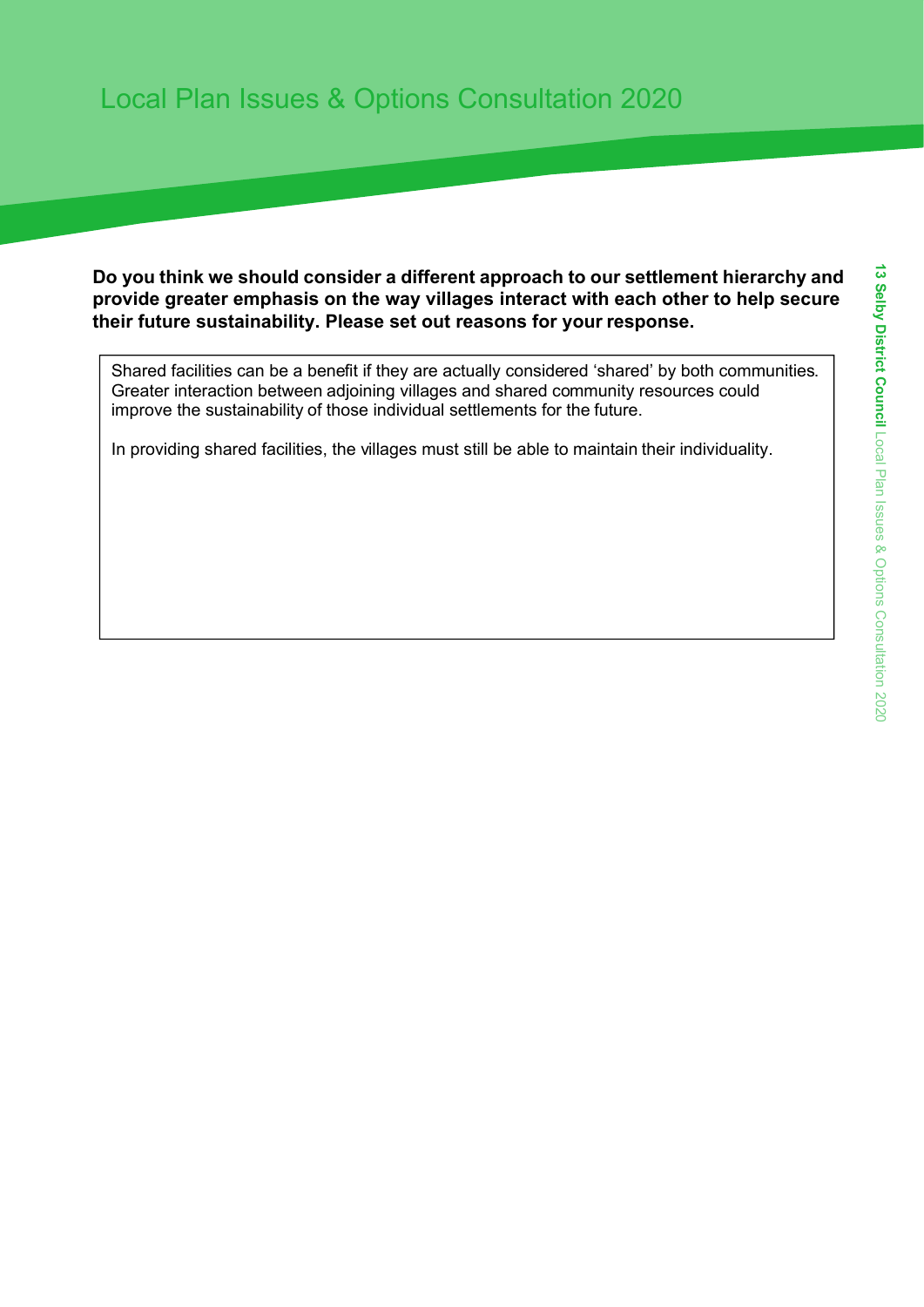### Question 9: Criteria for choosing a location for a new settlement

Do you agree with the criteria outlined above as a means to identify the most suitable location for the development of a new settlement to deliver 5,000 new homes?

| Yes. |  |  |
|------|--|--|
|      |  |  |
|      |  |  |
|      |  |  |
|      |  |  |
|      |  |  |
|      |  |  |
|      |  |  |
|      |  |  |
|      |  |  |
|      |  |  |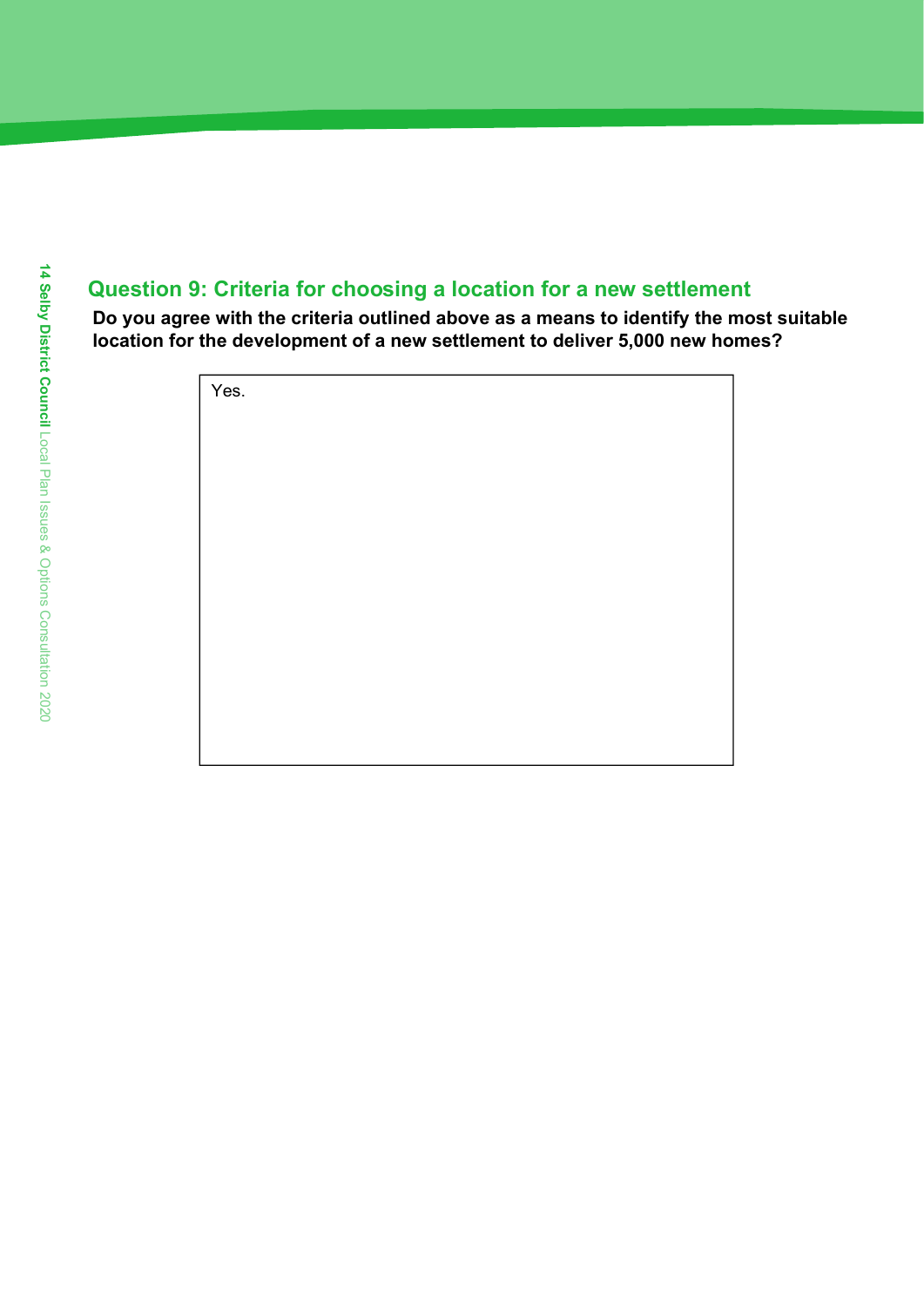#### Are there any other considerations you feel would be necessary?

None.

### Question 10: Spatial Housing Options

Which do you think is the best way to meet future housing growth? *(please select one answer)*

| Option 1: New housing development to be dispersed across all settlements                                                                                                |
|-------------------------------------------------------------------------------------------------------------------------------------------------------------------------|
| Option 2: Focus development in towns and larger villages which have a number of key                                                                                     |
|                                                                                                                                                                         |
| Option 3: Focus new housing development in close proximity to future employment sites,                                                                                  |
|                                                                                                                                                                         |
|                                                                                                                                                                         |
| Option 6: Mix of options. Do you think the best approach is a mix of all the options presented                                                                          |
| Option 7: An alternative option. Are there alternative options to meet housing growth? Please<br>explain what these are and why this approach is a more suitable option |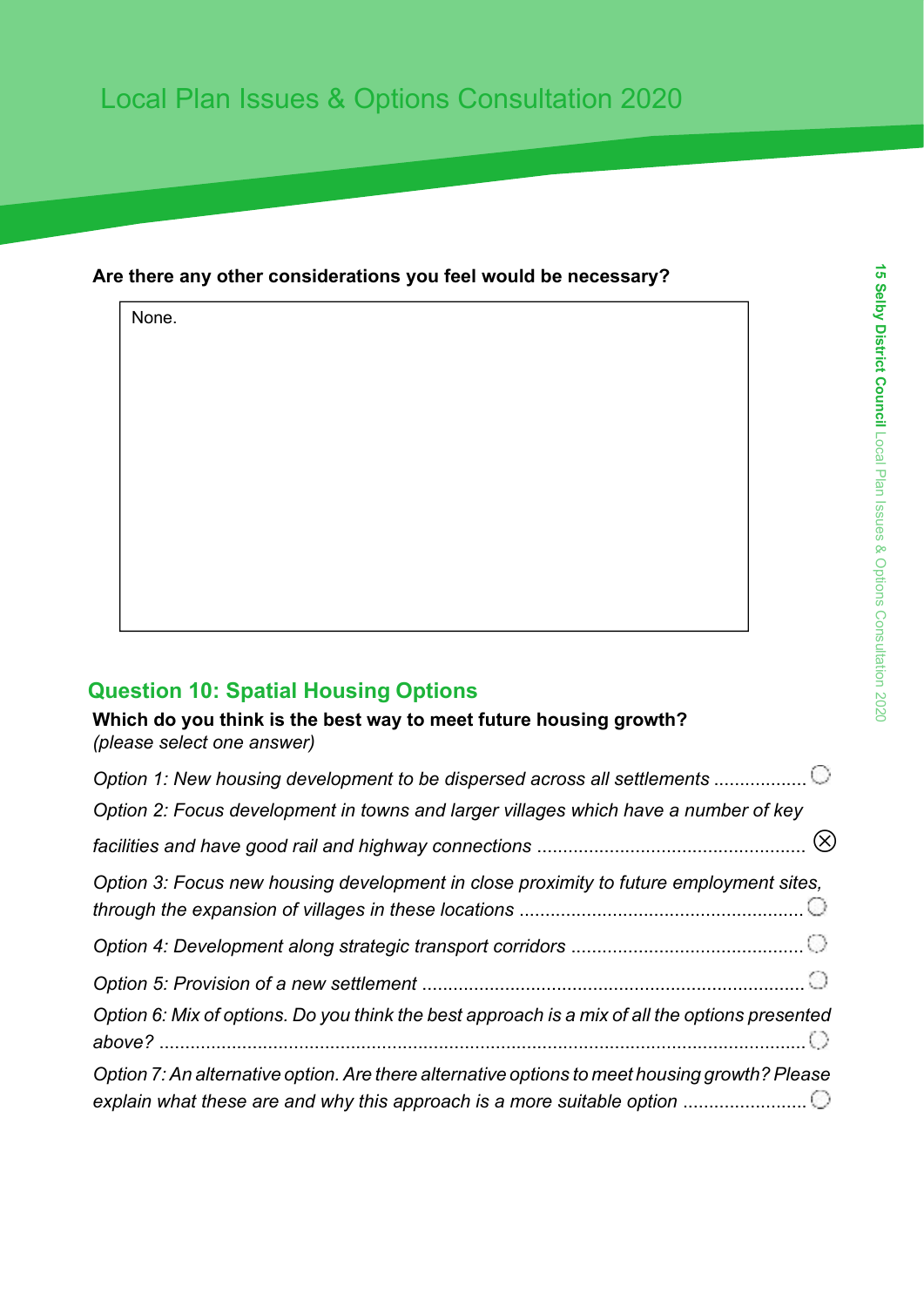#### Please give reasons for your preferred approach

Hambleton Parish Council believe that Option 2 will mitigate the possibilities of urban sprawl across the board – focusing on towns and larger villages that have good infrastructure and transport links to support new residents who may need to commute to the surrounding cities.

It is not possible to assume that residents of the houses will work at the nearby employment sites, or whether employees will be able to afford the nearby homes (as per option 3)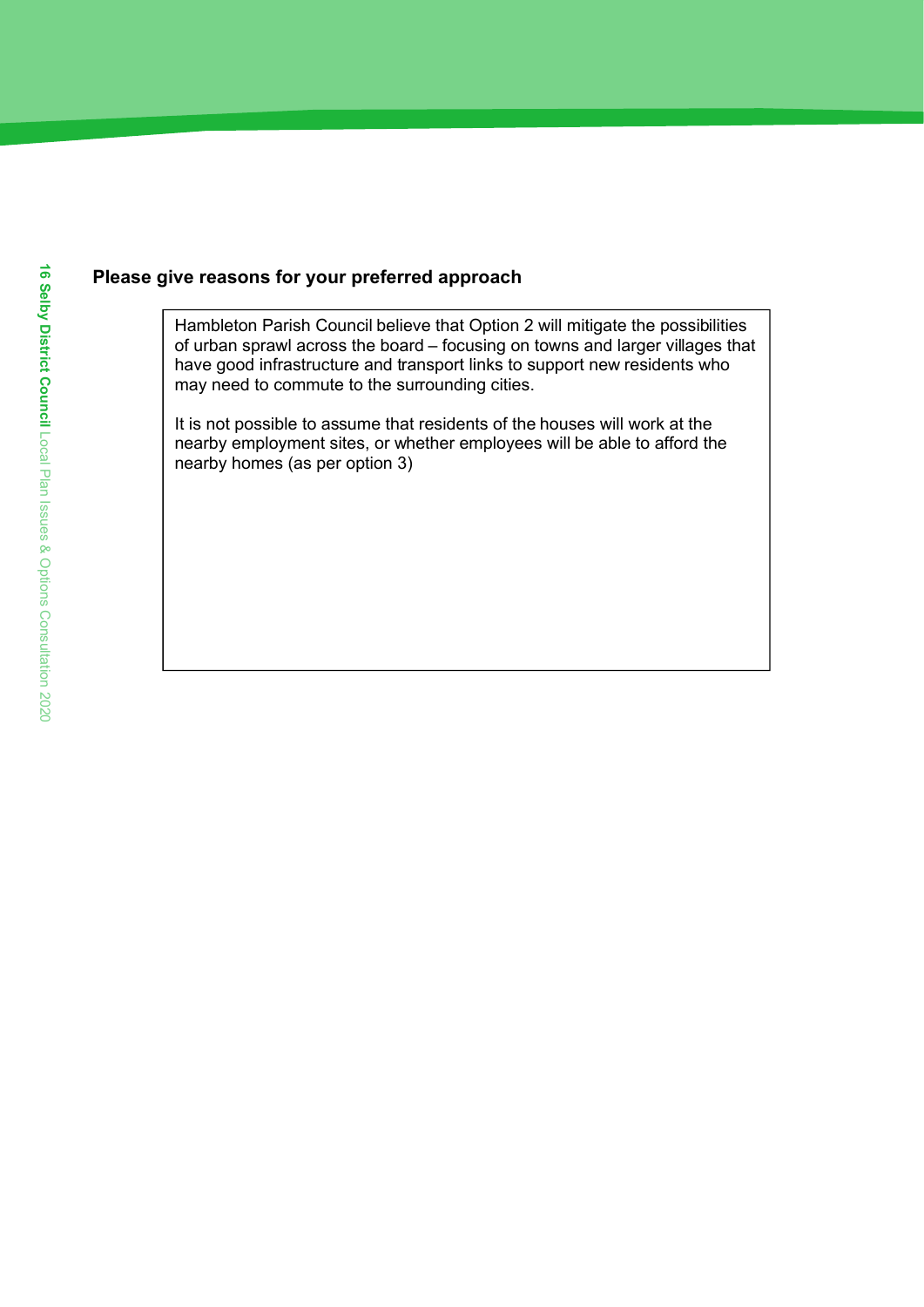### Question 11: Green Belt

Should we review the Green Belt to support more development around villages? In what circumstances do you think this should be considered?

No, the Green Belt should not be reviewed.

Development in Green Belt should be a last resort and only considered if the area is supported by transport hub such as a railway station and good bus links to reduce additional car use and to minimize additional infrastructure needed.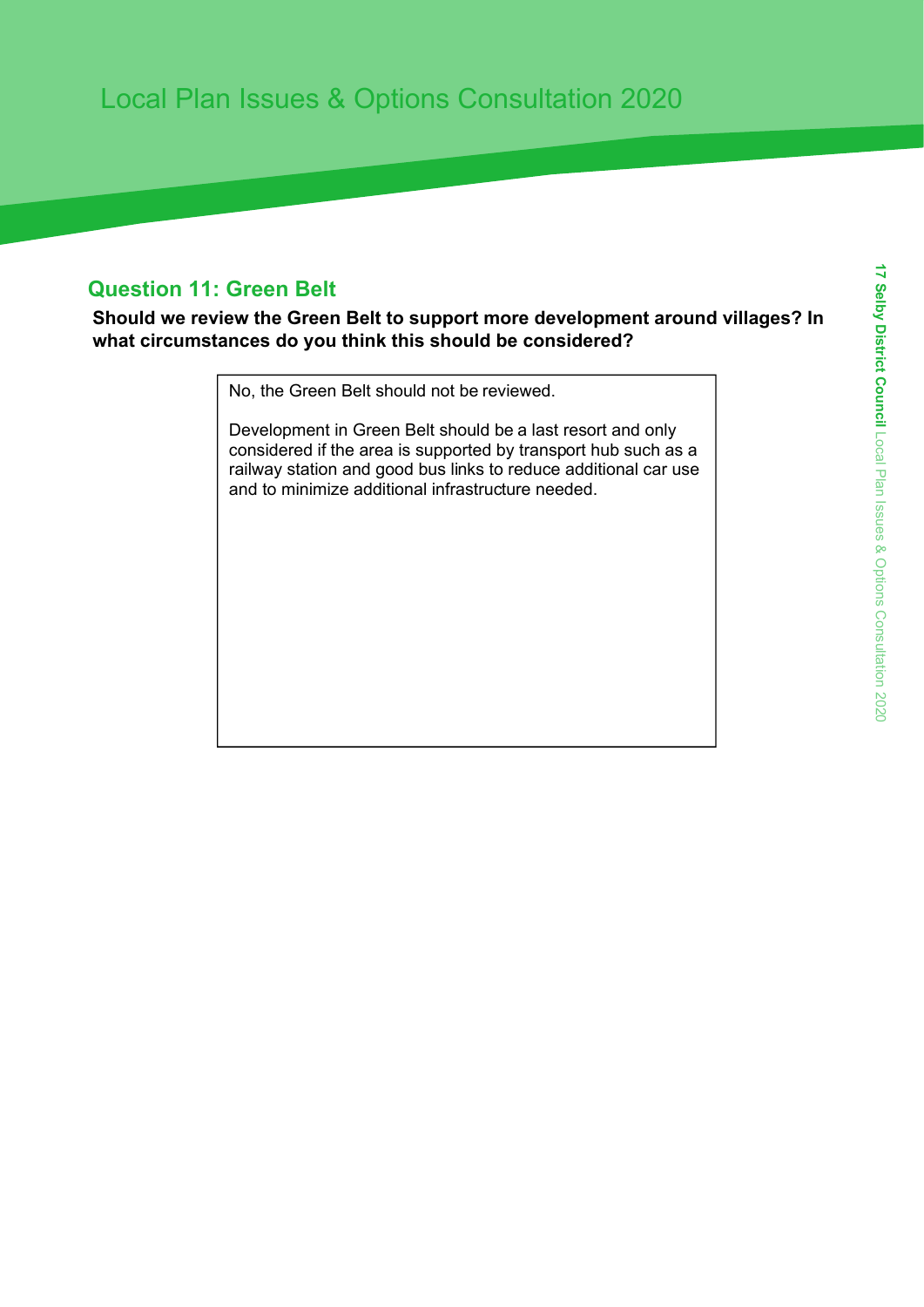### Question 12: Development Limits

Should we consider the removal of Development Limits in the smaller settlements to support the right scale of development? This would replace the Development Limits with a criteria based approach.

Yes this should be considered as long as suitable criteria is proposed.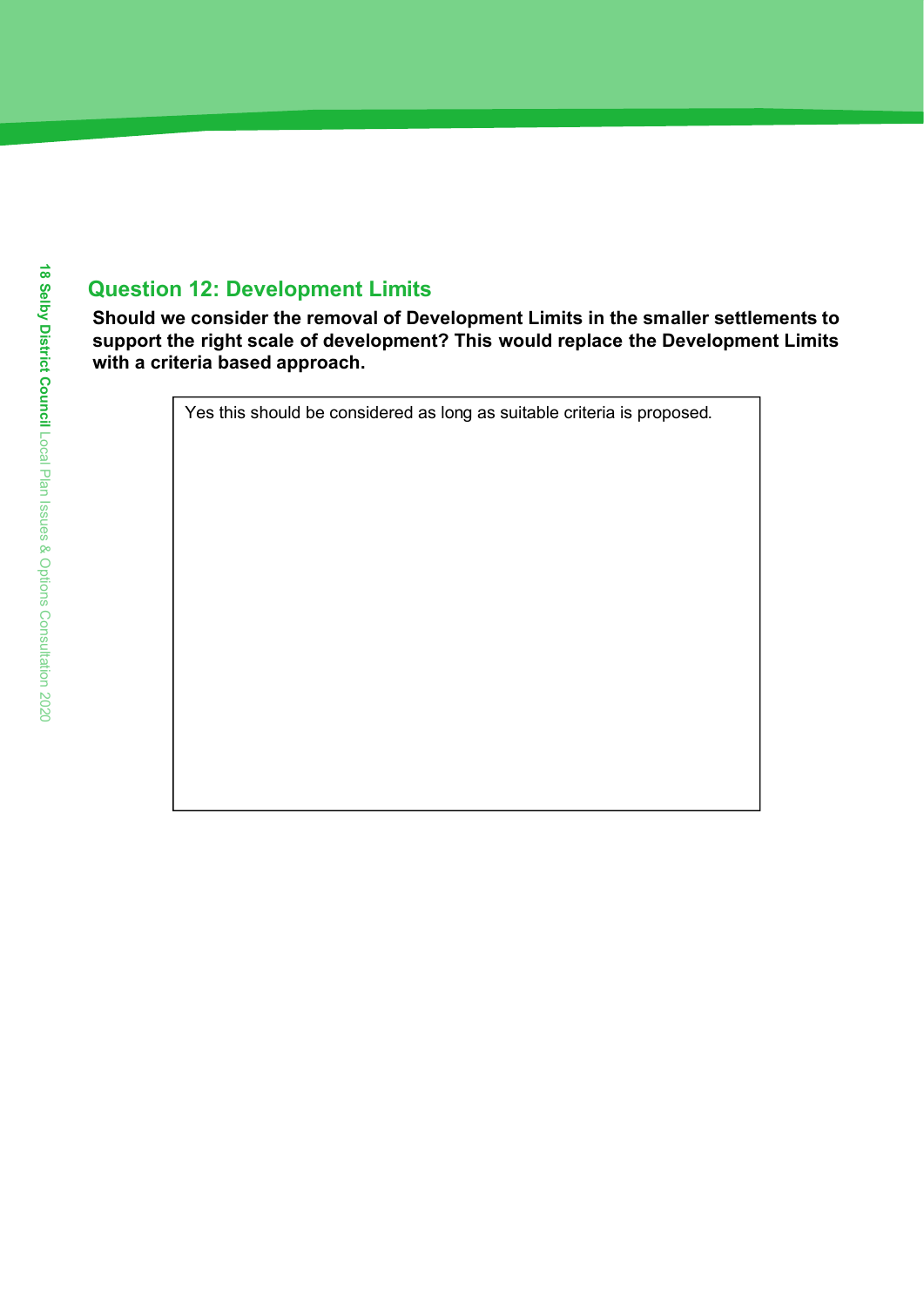### Question 13: Strategic Countryside Gaps

Should we continue to protect the Strategic Countryside Gaps? Please outline the reasons for your response.

Yes, strategic country gaps are important to villages.

They provide visible divisions between villages, which is important for maintaining individualism. Identity promotes community.

They provide environmental benefits and essential habitat for wildlife.

They preserve the character of individual settlements.